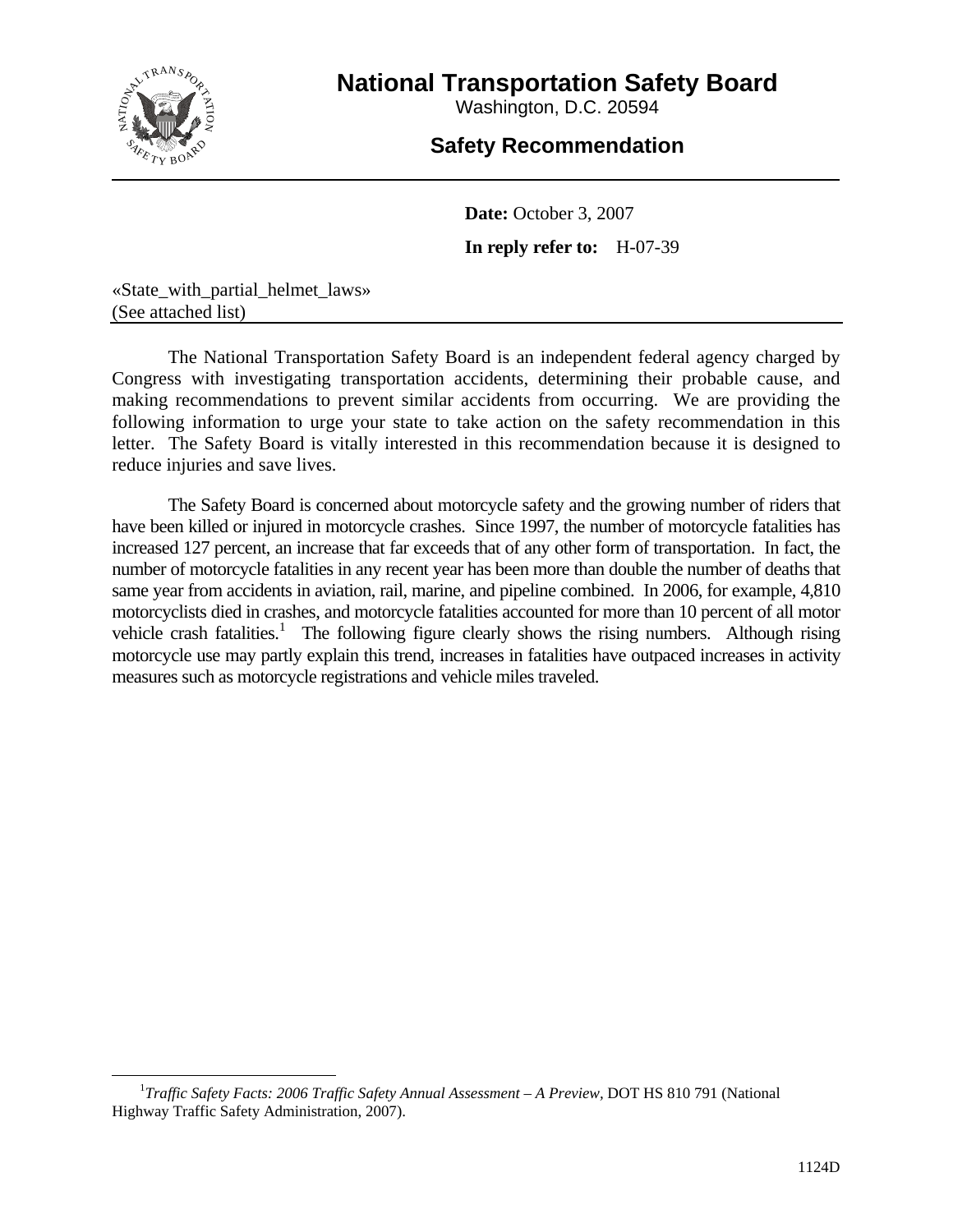

**Motorcycle fatalities between 1997 and 2006 (source: National Highway Traffic Safety Administration [NHTSA]).** 

To better understand the reasons behind these increasing numbers, the Safety Board held a public forum in September 2006 to 1) review current issues in motorcycle safety, 2) gather information about ongoing motorcycle safety research and initiatives, and 3) discuss safety countermeasures that may reduce the likelihood of motorcycle accidents and fatalities. The 2-day forum featured six panels covering motorcycle trends and safety statistics, vehicle design, rider protective equipment, training and licensing, public education and awareness, and rider impairment. Panelists represented government, motorcycle manufacturers, motorcyclist associations, state motorcycle rights organizations, researchers, trauma physicians, law enforcement, and insurance companies.

The forum focused on a number of areas in which motorcycle safety improvements are promising, including motorcycle helmet usage. According to the National Agenda for Motorcycle Safety  $(NAMS)$ ,<sup>[2](#page-1-0)</sup> a partnership between NHTSA and the Motorcycle Safety Foundation (MSF), there is no better crash protection for a motorcyclist than the U.S. Department of Transportation (DOT) Federal Motor Vehicle Safety Standard (FMVSS) 218 compliant motorcycle helmet. Motorcycle helmets have been available for nearly a century, and appropriately designed helmets have been widely recognized as protective since studies following the death of British war hero T. E. Lawrence in 1935 from head injuries suffered after a motorcycle crash.<sup>[3](#page-1-1)</sup>

 $\frac{1}{2}$ <sup>2</sup>National Agenda for Motorcycle Safety, DOT HS 809 156 (U.S. Department of Transportation, 2000).

<span id="page-1-1"></span><span id="page-1-0"></span><sup>&</sup>lt;sup>3</sup>N. F. Maartens, A. D. Wills, and C. B. Adams, "Lawrence of Arabia, Sir Hugh Cairns, and the Origin of Motorcycle Helmets," *Neurosurgery*, vol. 50, no. 1 (2002), pp. 176–179.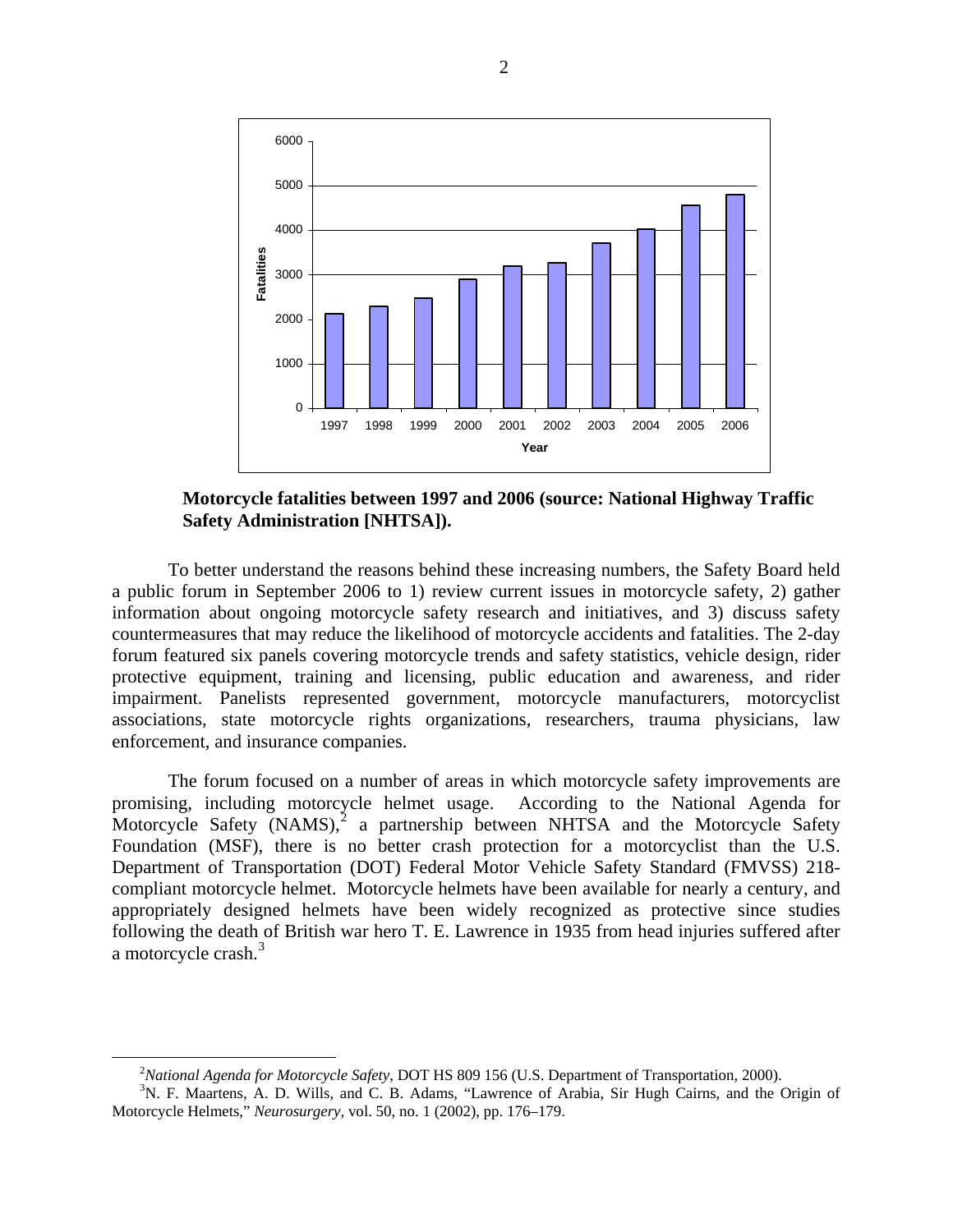### **Helmet Effectiveness**

Head injury is a leading cause of death in motorcycle crashes.<sup>[4](#page-2-0)</sup> The use of a safety helmet, one that complies with FMVSS 218, is the "single critical factor in the prevention [and] reduction of head injury."<sup>[5](#page-2-1)</sup> The main function of the helmet is to protect the rider's head, especially the brain, during a fall or crash. The FMVSS 218-compliant helmet is designed with a hard outer shell, an impact-attenuating liner, and a retention system to protect the structure and contents of the head in a variety of impact scenarios.

Helmets can be effective in both low- and high-speed crashes because crash speed is not directly related to head impact speed. In the Hurt Report, the severity of head impacts was determined by examining crash-involved helmet damage. This study found that 90 percent of head impacts were less severe than the single test impact required in FMVSS 218. Thus, FMVSS 218-compliant helmets are well designed to protect the head for the vast majority of motorcycle crashes.

The effectiveness of appropriately designed motorcycle helmets in preventing and mitigating head injury is unequivocal. A 1991 report reviewing published studies concluded that motorcycle helmet use has lowered fatality rates, prevented serious head injuries, and reduced the need for ambulance service, hospitalization, neurosurgical intervention, intensive care, rehabilitation, and long-term care in motorcyclist accidents. <sup> $\delta$ </sup> The 2003 independent Cochrane Review of published studies found that helmets substantially reduced the risk of head injury and fatality in motorcycle crashes, and found no evidence of an increased risk of any other types of injury.<sup>[7](#page-2-3)</sup> A 1996 DOT report noted that riders not wearing helmets are three times more likely to suffer brain injury than those riders wearing helmets. $\overline{8}$  $\overline{8}$  $\overline{8}$  According to another DOT report published in 2004, helmets are 37 percent effective in preventing *all* fatalities in motorcycle  $\frac{1}{2}$  crashes.<sup>[9](#page-2-5)</sup>

David Thom, one of the lead researchers involved with the Hurt Report, spoke at the Safety Board's Motorcycle Forum about the potential negative effects of helmets on safety. An active motorcyclist and researcher on motorcycle safety for three decades, Mr. Thom noted that helmets neither cause nor prevent neck injuries. A large number of scientific studies confirm

<span id="page-2-1"></span><span id="page-2-0"></span> $\overline{4}$ <sup>4</sup>NHTSA, *Traffic Safety Facts*, Motorcycle Helmet Use Laws, January 2006.

<span id="page-2-3"></span><span id="page-2-2"></span>H. H. Hurt, J. V. Ouellet, and D. R. Thom, *Motorcycle Accident Cause Factors and Identification Countermeasures*, DOT HS 805 862 (Washington, DC: National Highway Traffic Safety Administration, 1981). 6

<span id="page-2-4"></span>*Highway Safety: Motorcycle Helmet Laws Save Lives and Reduce Costs to Society*, General Accounting Office (GAO), RCED-91-170 (1991). 7

<span id="page-2-7"></span><span id="page-2-6"></span><span id="page-2-5"></span> $B^7B$ . Liu, R. Ivers, R. Norton, S. Blows, and S. K. Lo, "Helmets for Preventing Injury in Motorcycle Riders," *Cochrane Database of Systematic Reviews*, Issue 4 (2003).

*The Crash Outcome Data Evaluation System (CODES): Technical Report*, DOT HS 808-338 (January 1996). 9 *Motorcycle Helmet Effectiveness Revisited*, DOT HS 809-715 (March 2004).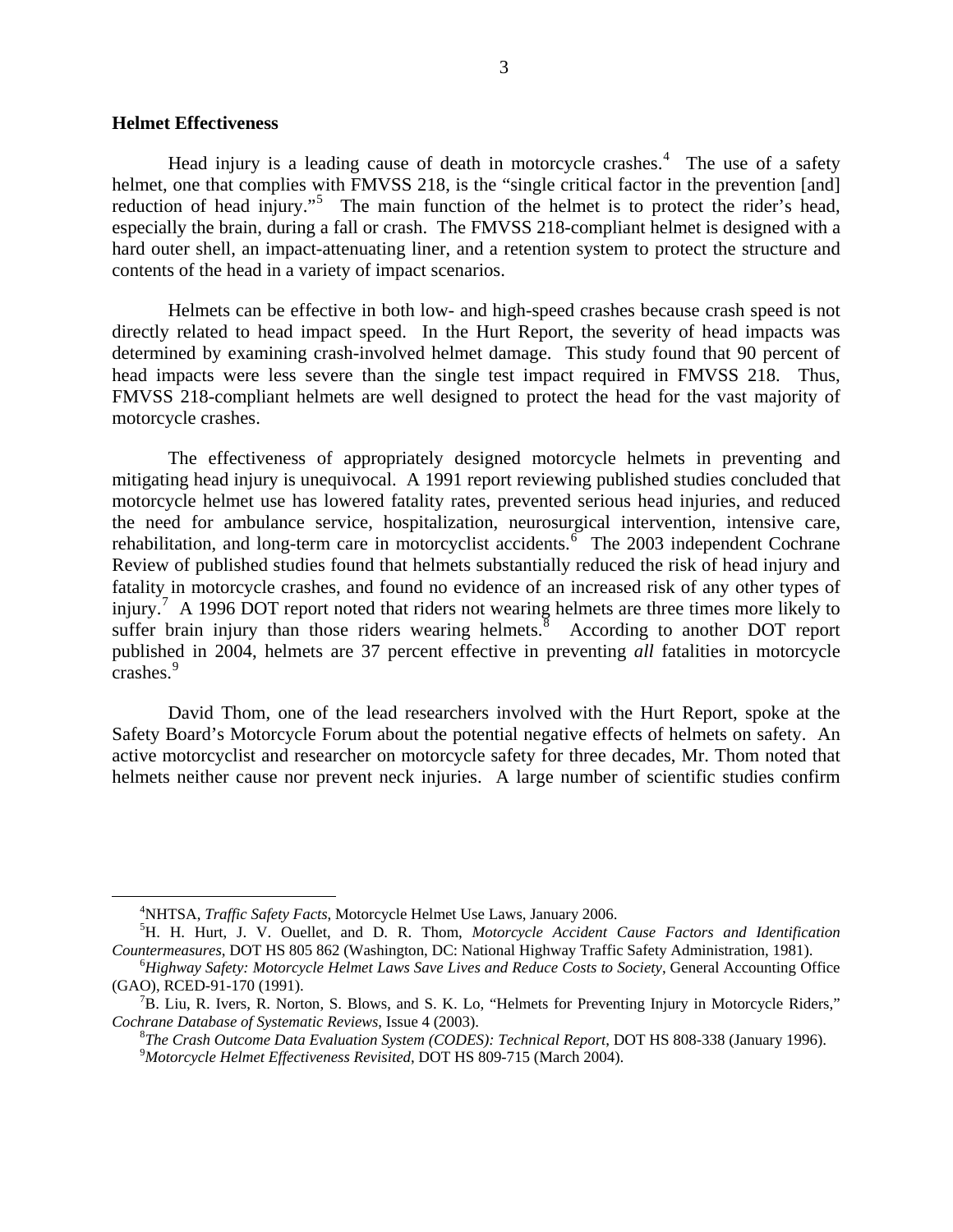Mr. Thom's observations.<sup>[10](#page-2-6)</sup> Similarly, helmets do not cause problems with vision or hearing.<sup>[11](#page-2-7),[12](#page-3-0)</sup>

A number of motorcycle-related groups, including the National Association of State Motorcycle Safety Administrators, the MSF, and the American Motorcyclist Association, encourage riders to wear motorcycle helmets, and most do not oppose laws mandating such use by minors. The NAMS report, which was supported by NHTSA, the MSF, and motorcycle manufacturers such as BMW, Ducati, Harley-Davidson, American Honda Motor Company, Kawasaki, Suzuki, and Yamaha, included an urgent recommendation<sup>[13](#page-3-1)</sup> to increase the use of FMVSS 218-compliant helmets. A national survey performed in 2006 by the Scripps Survey Research Center at Ohio University noted that, even of those individuals who had previously ridden a motorcycle *without* a helmet, 61 percent favored state requirements for motorcycle helmet use.<sup>[14](#page-3-2)</sup>

The Safety Board recognizes, however, that some motorcyclists and many motorcycling organizations oppose mandating the use of motorcycle helmets by all riders. Most do not argue against the safety benefits of such helmets; instead, they contend that the government has no role in protecting the individual from foreseeable adverse outcomes if the individual chooses not to be so protected.

In the 1980s, opponents of seat belt use laws similarly asserted their personal freedom to drive without wearing seat belts. However, in 1985, the Motor Vehicle Manufacturers Association stated, "the evidence is clear and dramatic . . . safety belt users . . . experienced 80 percent fewer deaths from head injuries."<sup>[15](#page-3-3)</sup> NHTSA estimates that from 1975 through 2005, seat belts saved more than 211,000 lives nationwide. During that same period, all states, except New Hampshire, enacted mandatory seat belt use laws; and usage rates have increased nationwide from about 12 percent in the early 1970s to 81 percent today. The Safety Board is confident that there is ample evidence that similar life saving results can be achieved through motorcycle helmet laws that apply to all riders and passengers.

### **Universal Helmet Laws**

By 1976, following passage of the 1966 National Highway Safety Act, which withheld federal funding for states that had not enacted mandatory helmet laws, 47 states, the District of Columbia, and Puerto Rico had mandatory helmet laws that applied to all motorcycle riders.<sup>16</sup> Since that time, motorcycle groups have lobbied extensively against such laws, and restrictions

 $^{10}$ See, for instance: (a) GAO, 1991; (b) Liu, 2003; and (c) B. J. Eastridge, S. Shafi, J. P. Minei, D. Culica, C. McConnel, and L. Gentilello, "Economic Impact of Motorcycle Helmets: From Impact to Discharge," *Journal of* 

<sup>&</sup>lt;sup>11</sup>A. J. McKnight, and A. S. McKnight, "The Effects of Motorcycle Helmets Upon Seeing and Hearing," *Accident Analysis and Prevention*, vol. 27, no. 4 (1995), pp. 493–501.<br><sup>12</sup>Hurt, 1981.<br><sup>13</sup>See the attachment to this letter for a listing of all NAMS recommendations.

<span id="page-3-2"></span><span id="page-3-1"></span><span id="page-3-0"></span><sup>&</sup>lt;sup>14</sup>Scripps Howard News Service, Poll Results: "Even Those Who Ride Without Helmets Favor New Laws,"<br>August 23, 2006.

<span id="page-3-4"></span><span id="page-3-3"></span><sup>&</sup>lt;sup>15</sup>Motor Vehicle Manufacturers Association brochure (Detroit, Michigan: March 1985).<br><sup>16</sup>M. M. Jones and R. Bayer, "Paternalism and Its Discontents: Motorcycle Helmet Laws, Libertarian Values, and Public Health," *American Journal of Public Health*, vol. 97, no. 2 (February 1997), pp. 208–217.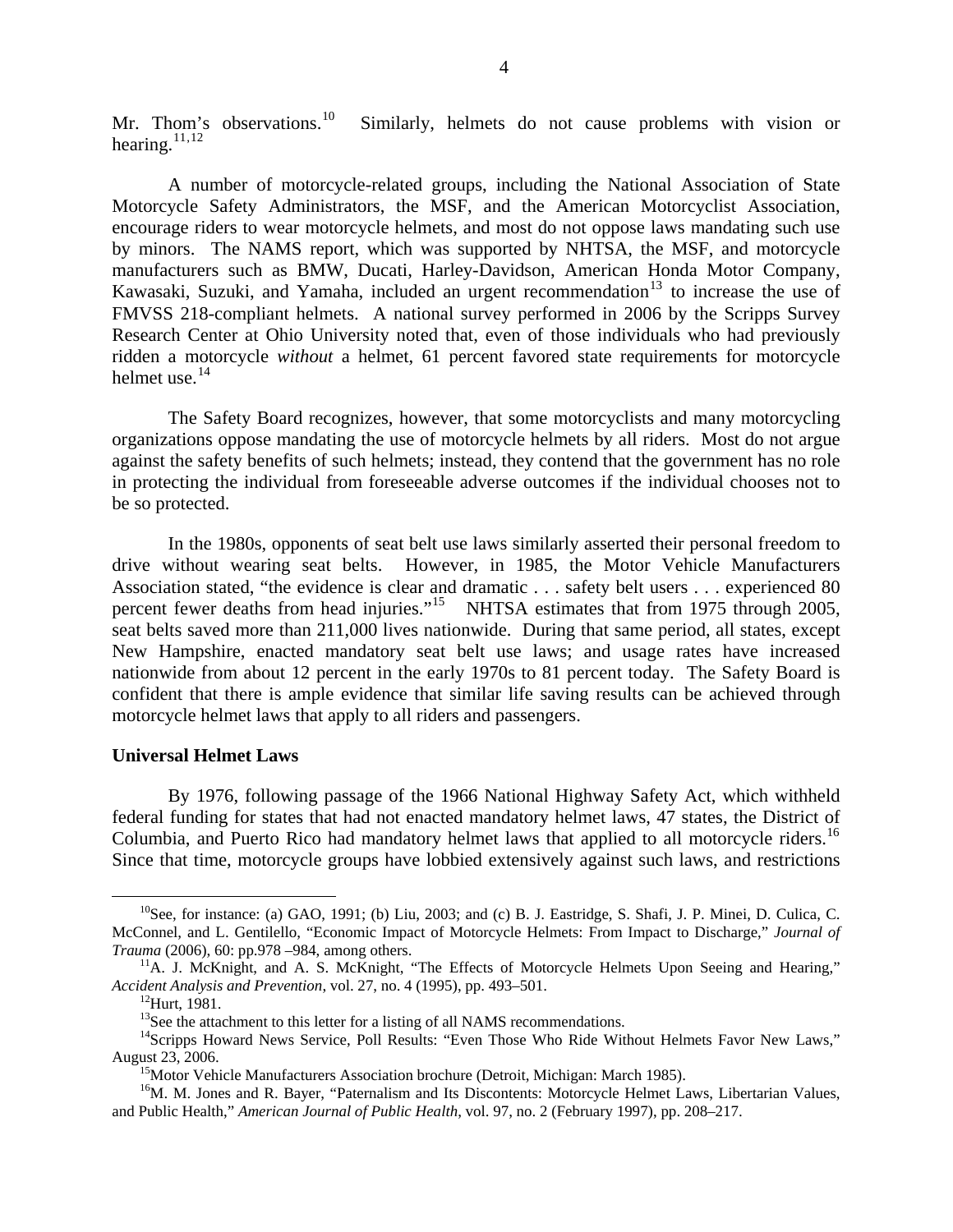on federal funding contingent on such laws were removed (in 1976), partially re-enacted (in 1991), and then removed again (in 1995). Currently, only 20 states, the District of Columbia, and 4 territories have universal helmet laws (requiring all riders to wear a helmet), 27 states and 1 territory have partial laws (requiring minors and/or passengers to wear such helmets), and 3 states have no helmet laws.<sup>[17](#page-4-0)</sup> (See the table below.) Each removal of federal funding restrictions was followed by a wave of repeals of universal helmet laws.

| <b>Universal Helmet Laws</b>          | <b>Partial Helmet Laws</b>  | <b>No Helmet Laws</b> |
|---------------------------------------|-----------------------------|-----------------------|
| Alabama <sup>a</sup>                  | Alaska <sup>c</sup>         | <b>Illinois</b>       |
| California                            | Arizona <sup>a</sup>        | Iowa                  |
| District of Columbia <sup>a</sup>     | Arkansas                    | New Hampshire         |
| Georgia                               | Colorado                    |                       |
| Louisiana                             | Connecticut                 |                       |
| Maryland <sup>b</sup>                 | Delaware <sup>c</sup>       |                       |
| Massachusetts                         | Florida                     |                       |
| Michigan <sup>b</sup>                 | Hawaii                      |                       |
| Mississippi <sup>a</sup>              | Idaho <sup>a</sup>          |                       |
| Missouri                              | Indiana <sup>b</sup>        |                       |
| Nebraska                              | Kansas                      |                       |
| Nevada <sup>b</sup>                   | Kentucky                    |                       |
| New Jersey                            | Maine <sup>c</sup>          |                       |
| New York                              | Minnesota                   |                       |
| North Carolina <sup>a</sup>           | Montana                     |                       |
| Oregon                                | New Mexico                  |                       |
| Tennessee                             | North Dakota                |                       |
| Vermont                               | Ohio <sup>b</sup>           |                       |
| Virginia <sup>c</sup>                 | Oklahoma                    |                       |
| Washington                            | Pennsylvania                |                       |
| West Virginia <sup>c</sup>            | Rhode Island <sup>a</sup>   |                       |
|                                       | South Carolina <sup>a</sup> |                       |
| American Samoa <sup>a</sup>           | South Dakota <sup>b</sup>   |                       |
| Northern Mariana Islands <sup>a</sup> | Texas                       |                       |
| Puerto Rico <sup>a</sup>              | Utah <sup>b</sup>           |                       |
| Virgin Islands <sup>a</sup>           | Wisconsin                   |                       |
|                                       | Wyoming <sup>a</sup>        |                       |
|                                       |                             |                       |
|                                       | Guam <sup>a</sup>           |                       |

**Motorcycle helmet law status for the United States and territories.[18](#page-4-1)** 

<sup>a</sup>Law/regulation does not specify FMVSS 218 compliant.

<sup>b</sup>Law/regulation specifies a dated version of FMVSS 218.

c Law/regulation allows standards other than FMVSS 218.

<span id="page-4-1"></span><span id="page-4-0"></span><sup>&</sup>lt;sup>17</sup>NHTSA *Traffic Safety Facts*, January 2006.<br><sup>18</sup>Law applies to all motorcycles as defined by the individual state.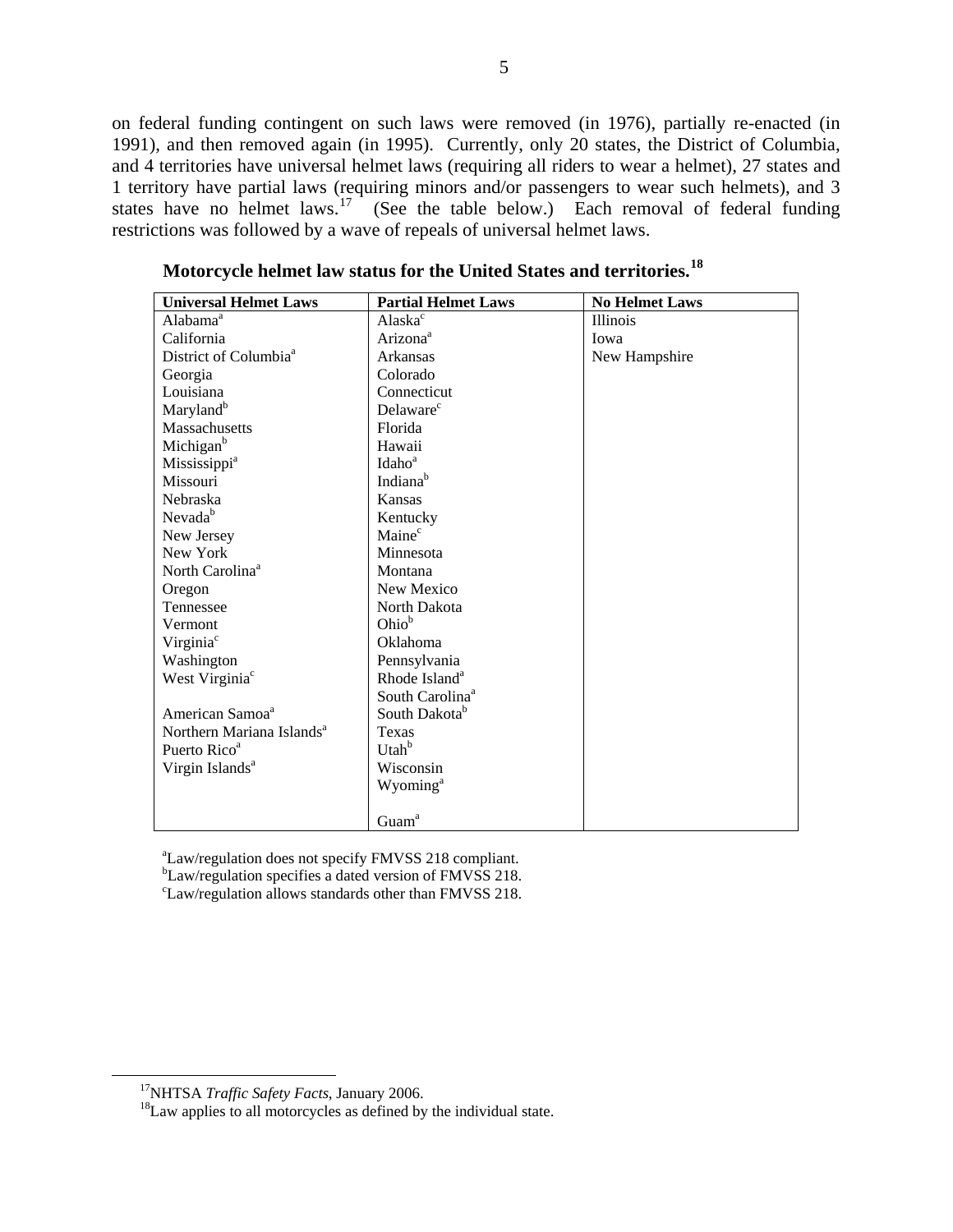These repeals have amounted to a vast experiment affirming the effectiveness of helmet laws and regulations in reducing death and injury. A 1991 review of studies of helmet use found that helmet use under universal laws ranges from 92 to 100 percent, while without a law or under a partial law (requiring only some riders to wear helmets), helmet use generally ranges from 42 to 59 percent.<sup>[19](#page-5-0)</sup> A 1986 study concluded that the repeal of helmet use laws was associated with a 10.4 to 33.3 percent increase in the fatality rate (when calculated per accident).<sup>[20](#page-5-1)</sup> The study also found that between 158 and 420 fewer motorcycle rider fatalities would have occurred in 1984 had the laws not been repealed. More recently, studies of states that have repealed their mandatory helmet laws within the last 10 years have shown similar patterns.

For example, Arkansas repealed its universal helmet law in 1997, and, 18 months after repeal, saw helmet use drop by two-thirds (from 97 to 30 percent).<sup>[21](#page-5-2)</sup> After the repeal, Arkansas experienced more than double the number and rate of unhelmeted crash scene fatalities, and more than double the hospital admission rate for unhelmeted motorcycle crash survivors.<sup>22</sup> Associated with this increase in death and injuries was a substantial increase<sup>[23](#page-5-4)</sup> in the amount of nonreimbursed charges for initial treatment.

After Texas repealed its universal helmet law in 1997, helmet use fell from 97 to 66 percent. More than 80 additional motorcyclists died in the 2 years following the law's repeal than in the 2 years preceding it. The number of unhelmeted riders with traumatic brain injuries skyrocketed from 55 in 1997 to 511 in 2001, and the number of unhelmeted riders who were placed in rehabilitation facilities saw similar increases, from 9 in 1997 to 90 in 2001.<sup>[24](#page-5-5)</sup>

In Kentucky, helmet usage rates tumbled from 96 to 65 percent following repeal of the state's universal helmet law in 1998; motorcycle fatalities increased from 26 in the year prior to repeal to 42 in the year following repeal. Accident-involved motorcycle riders who did not wear helmets in Kentucky were 4 times more likely to suffer a traumatic brain injury<sup>[25](#page-5-6)</sup> and severe head injury.<sup>[26](#page-5-7),[27](#page-5-8)</sup> In addition, hospital charges alone averaged more than \$25,000 more for the unhelmeted motorcyclist than for the helmeted motorcyclist involved in an accident.

 <sup>19</sup>GAO, 1991

<span id="page-5-1"></span><span id="page-5-0"></span><sup>20</sup>V. A. DeWolfe, *The Effect of Helmet Law Repeal on Motorcycle Fatalities* (Contract), DOT HS-807-065 (Washington, DC: NHTSA, 1986).<br><sup>21</sup>G. H. Bledsoe, S. M. Schexnayder, M. J. Carey, W. N. Dobbins, W. D. Gibson, J. W. Hindman, T. Collins,

<span id="page-5-2"></span>B. H. Wallace, J. B. Cone, and T. J. Ferrer, "The Negative Impact of the Repeal of the Arkansas Motorcycle Helmet Law," *Journal of Trauma*, vol. 54, no. 6 (December 2002), pp. 1078–1086.<br><sup>22</sup>Additionally, the percentage of head injuries classified as severe was twice as high among unhelmeted crash-

<span id="page-5-3"></span>involved riders admitted to the hospital as compared to helmeted riders. 23That is, a total of \$982,560 of additional potential revenue was lost during the study period.

<span id="page-5-5"></span><span id="page-5-4"></span><sup>&</sup>lt;sup>24</sup>M. C. Race and M. C. Carlile, "Motorcycle-Related Injuries: the High Costs of Riding," *Texas Medicine*, vol. 100, no. 10 (October 2004), pp. 56–63.<br><sup>25</sup>In this study, traumatic brain injury is defined using standard Centers for Disease Control and Prevention case

<span id="page-5-6"></span>definitions.<br><sup>26</sup>Severe head injury was defined in this study as an Abbreviated Injury Scale (AIS) code of 3 or greater for the

<span id="page-5-8"></span><span id="page-5-7"></span>head. <sup>27</sup>W. J. Christian, M. Carroll, K. Meyer, T. W. Vitaz, and G. A. Franklin, "Motorcycle Helmets and Head. <sup>27</sup>W. J. Christian, M. Carroll, K. Meyer, T. W. Vitaz, and G. A. Franklin, "Motorcycle Helmets and Head. Injuries in Kentucky, 1995-2000," *Journal of the Kentucky Medical Association*, vol. 101, no. 1 (January 2003), pp. 21–26.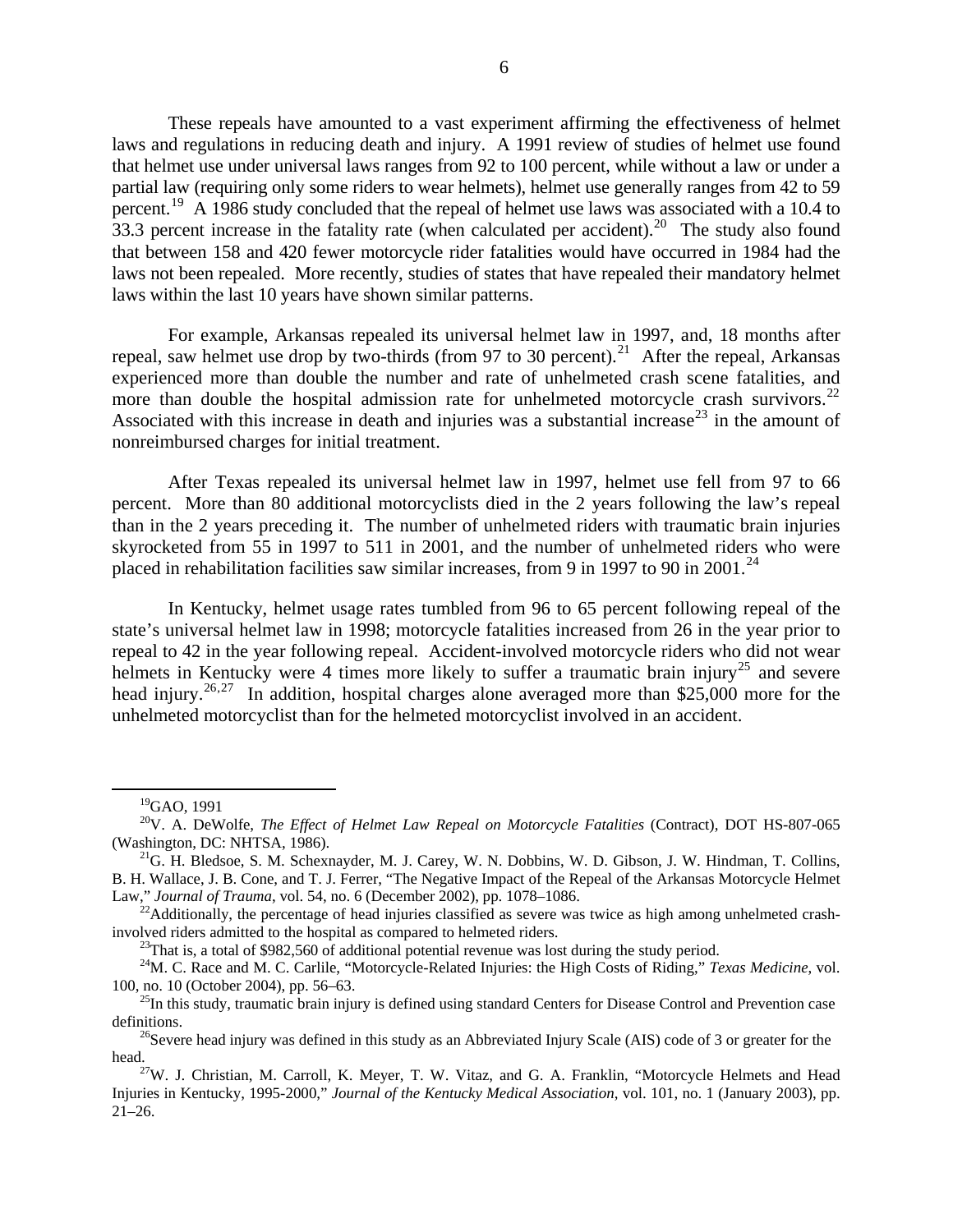Louisiana saw a drop from 100 to 52 percent of riders wearing helmets after it amended its helmet law in 1999 to remove the universal requirement for helmet use. The motorcycle fatality rate increased by more than 25 percent following the repeal, with unhelmeted accident-involved riders experiencing head injuries at twice the rate of helmeted riders.<sup>[28](#page-6-0)</sup> Nearly 60 more motorcyclists died in the 2 years following the law's repeal than in the 2 years preceding it. In spite of a legal requirement for unhelmeted riders to carry health insurance, the insurance coverage for unhelmeted riders involved in accidents actually decreased by half following the change in the law. In 2004, in response to the continuing rise in deaths and injuries, Louisiana reenacted the universal helmet law and saw the total number of motorcyclist deaths decline in 2004 and 2005.

Florida repealed its universal helmet law in 2000. After the repeal, helmet wear decreased from 100 to 53 percent, motorcycle deaths increased by almost 50 percent, and the number of serious brain injuries doubled.<sup>[29](#page-6-1), 30, [31](#page-6-3)</sup> An estimated 117 motorcycle deaths in Florida could have been avoided from 2001 to 2002 if the universal law had remained in place.

The results of this experiment on motorcycle riders are the same in every state where it has been performed. When universal helmet laws are repealed, helmet usage rates decrease dramatically, while motorcycle deaths and injuries increase markedly, even when accounting for the changes in ridership that may be associated with the repeal of the universal law. It is likely that hundreds of deaths and thousands of serious injuries could have been avoided had the states that recently repealed their universal helmet laws not done so.

#### **Why Universal Helmet Laws?**

Most states that have repealed universal helmet laws recognize that younger riders may be unable to make a fully informed decision regarding helmet use. They have therefore required that riders under a certain age wear helmets. Unfortunately, it is difficult to ascertain the age of a motorcycle rider for the purposes of enforcing such a requirement without verifying the rider's age during a traffic stop. As a result, helmet usage rates for minors drop dramatically when universal helmet laws are repealed.<sup>[32](#page-6-4)</sup> These younger riders are likely to be among the least experienced riders and are the most likely to engage in risky behaviors, often with an incomplete understanding of potential consequences.  $33,34$  $33,34$  $33,34$  Thus, the most vulnerable and least risk-averse

<span id="page-6-0"></span> $^{28}E$ . L. Ho and M. J. Haydel, "Louisiana Motorcycle Fatalities Linked to Statewide Helmet Law Repeal," *Journal of the Louisiana State Medical Society*, vol. 156, no. 3 (May–June 2004), pp. 151–152, 154–155, 157.

<span id="page-6-1"></span><sup>29</sup>A. Muller, "Florida's Motorcycle Helmet Law Repeal and Fatality Rates," *American Journal of Public Health*, vol. 94, no. 4 (April 2004), pp. 556–558.<br><sup>30</sup>S. Y. Kyrychenko and A. T. McCartt, "Florida's Weakened Motorcycle Helmet Law: Effects on Death Rates

<span id="page-6-2"></span>in Motorcycle Crashes, *Traffic Injury Prevention*, vol. 7, no. 1 (March 2006), pp. 55–60.<br><sup>31</sup>G. A. Hotz, S. M. Cohn, C. Popkin, P. Ekeh, R. Duncan, E. W. Johnson, F. Pernas, and J. Selem, "The Impact

<span id="page-6-3"></span>of a Repealed Motorcycle Helmet Law in Miami-Dade County," *Journal of Trauma*, vol. 52, no. 3 (March 2002),

<span id="page-6-5"></span><span id="page-6-4"></span>pp. 469–474.<br><sup>32</sup>See, for instance, Muller, 2004; and Kyrychenko, 2006, among others.<br><sup>33</sup>S. A. Everett, R. A. Shults, L. C. Barrios, J. J. Sacks, R. Lowry, and J. Oeltmann, "Trends and Subgroup Differences in Transportation-Related Injury Risk and Safety Behaviors Among High School Students, 1991-1997," *Journal of Adolescent Health*, vol. 28, no. 3 (March 2001), pp. 228–234.<br><sup>34</sup>D. A. Spain, P. W. Boaz, D. J. Davidson, F. B. Miller, E. H. Carrillo, and J. D. Richardson, "Risk-Taking

<span id="page-6-6"></span>Behaviors Among Adolescent Trauma Patients," *Journal of Trauma,* vol. 43, no. 3 (September 1997), pp. 423–426.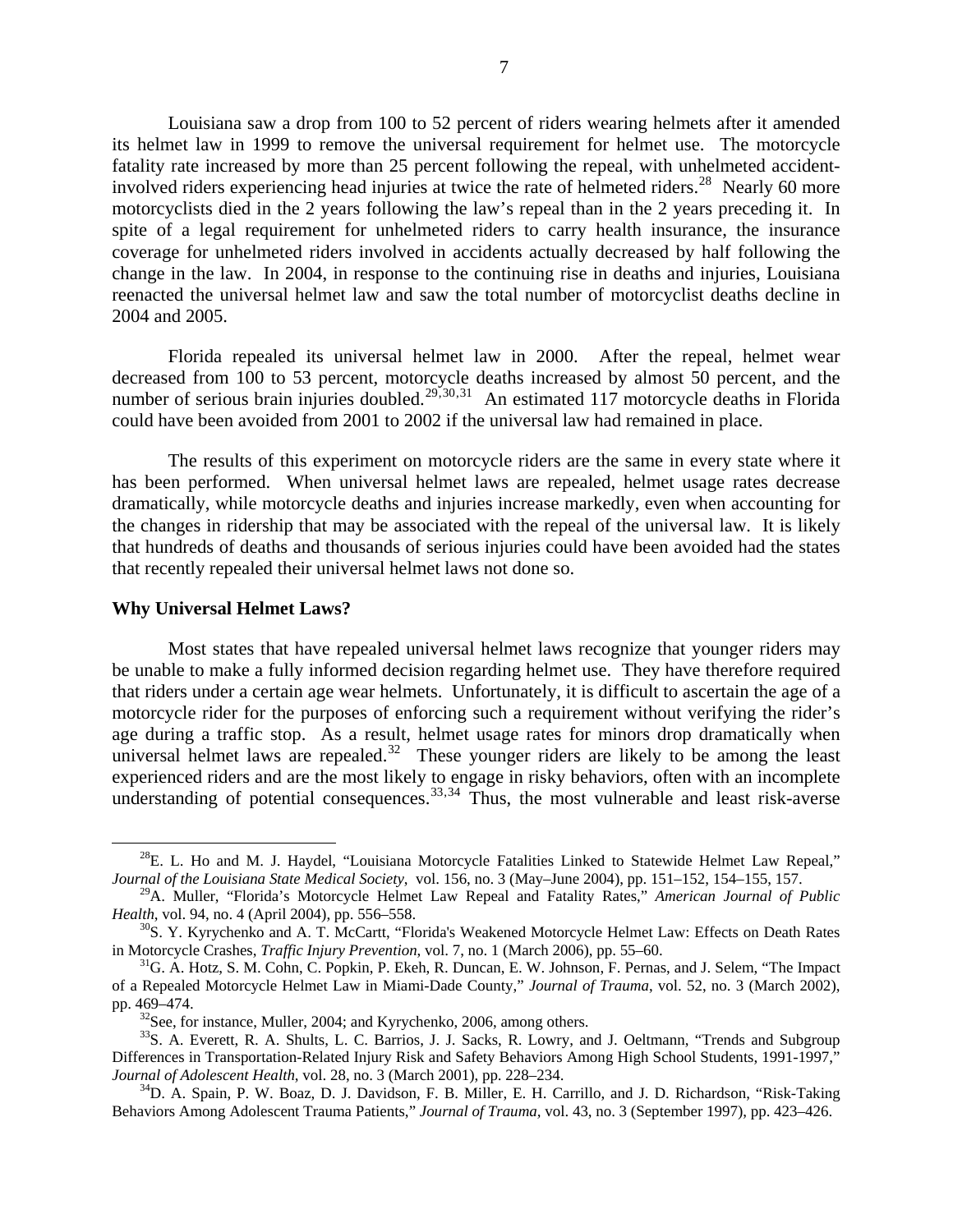segments of the motorcyclist population are more likely to be unprotected in the absence of universal laws.

The argument regarding helmet laws is often framed in terms of personal choice (for example, "it's my head"). Such an argument typically invokes the idea that motorcyclists are only hurting themselves by deciding to ride unprotected. For over 10 years, the Safety Board has been responsible for assisting families of those killed and injured in accidents. We do not accept the notion that surviving friends and family are not affected when riders decide not to wear a helmet and are killed or injured.

In addition to family and friends, society as a whole pays the well-documented excess  $costs<sup>35</sup>$  $costs<sup>35</sup>$  $costs<sup>35</sup>$  for unhelmeted riders:<sup>[36](#page-7-1)</sup> medical care costs; the potentially even greater costs from productivity losses of individuals injured, disabled, or killed; and the costs incurred for first responders. Especially tragic are the fatalities and injuries involving unhelmeted riders in accidents that would have required only a new helmet and cosmetic repairs to the motorcycle, had the rider been wearing a protective helmet.

It is because of the costs to society and survivors that personal freedoms must be balanced with the need to protect individuals from preventable illness, injuries, and fatalities. Passionate arguments regarding motorcycle helmets, seat belts, and many other issues revolve around questions of personal choice versus societal responsibility. The Safety Board has a record of support in the transportation arena for those measures that have proven effective in the mitigation of injuries and prevention of fatalities, such as mandatory seat belt use in cars. Similarly, the remarkable effectiveness of universal helmet laws in the prevention of death and disability among motorcyclists operating on public roads, particularly in light of rising rates and total numbers of individuals killed and injured in motorcycle crashes in this country, is a powerful argument for the adoption of such laws in all states.

Therefore, the Safety Board makes the following recommendation to the 27 states and 1 territory with partial motorcycle helmet laws:

Amend current laws to require that all persons shall wear a Department of Transportation Federal Motor Vehicle Safety Standard 218-compliant motorcycle helmet while riding (operating), or as a passenger on any motorcycle. (H-07-39)

The Safety Board also issued safety recommendations to the FHWA and NHTSA, and the following recommendation to the states:

<span id="page-7-0"></span><sup>&</sup>lt;sup>35</sup>Dr. Ted Miller, Director of the Public Services Research Institute at the Pacific Institute for Research and Evaluation, presented 2005 data on the cost of motorcycle crashes and the effects of helmets on costs at the NTSB Public Forum on Motorcycle Safety. According to Miller, in 2005, 110,000 motorcyclists were involved in policereported motorcycle crashes, and motorcycle crash injuries cost \$17.5 billion, including costs of medical treatment, lost work, and quality of life. Although unhelmeted motorcyclists accounted for only 40,000 (or 36 percent) of the total motorcyclists involved in crashes, they accounted for \$12.2 billion (70 percent) of the costs. Miller also estimated the 2005 average cost per crash-involved motorcyclist as \$71,000 for helmeted and \$310,000 for unhelmeted motorcyclists.<br><sup>36</sup>See, for instance: (a) Eastridge, 2006; (b) J. H. Coben, C. A. Steiner, and T. R. Miller, "Characteristics of

<span id="page-7-1"></span>Motorcycle-Related Hospitalizations: Comparing States With Different Helmet Laws," *Accident Analysis and Prevention*, vol. 39 (2007) pp. 190–196; (c) Bledsoe, 2002; and (d) Christian, 2003, among others.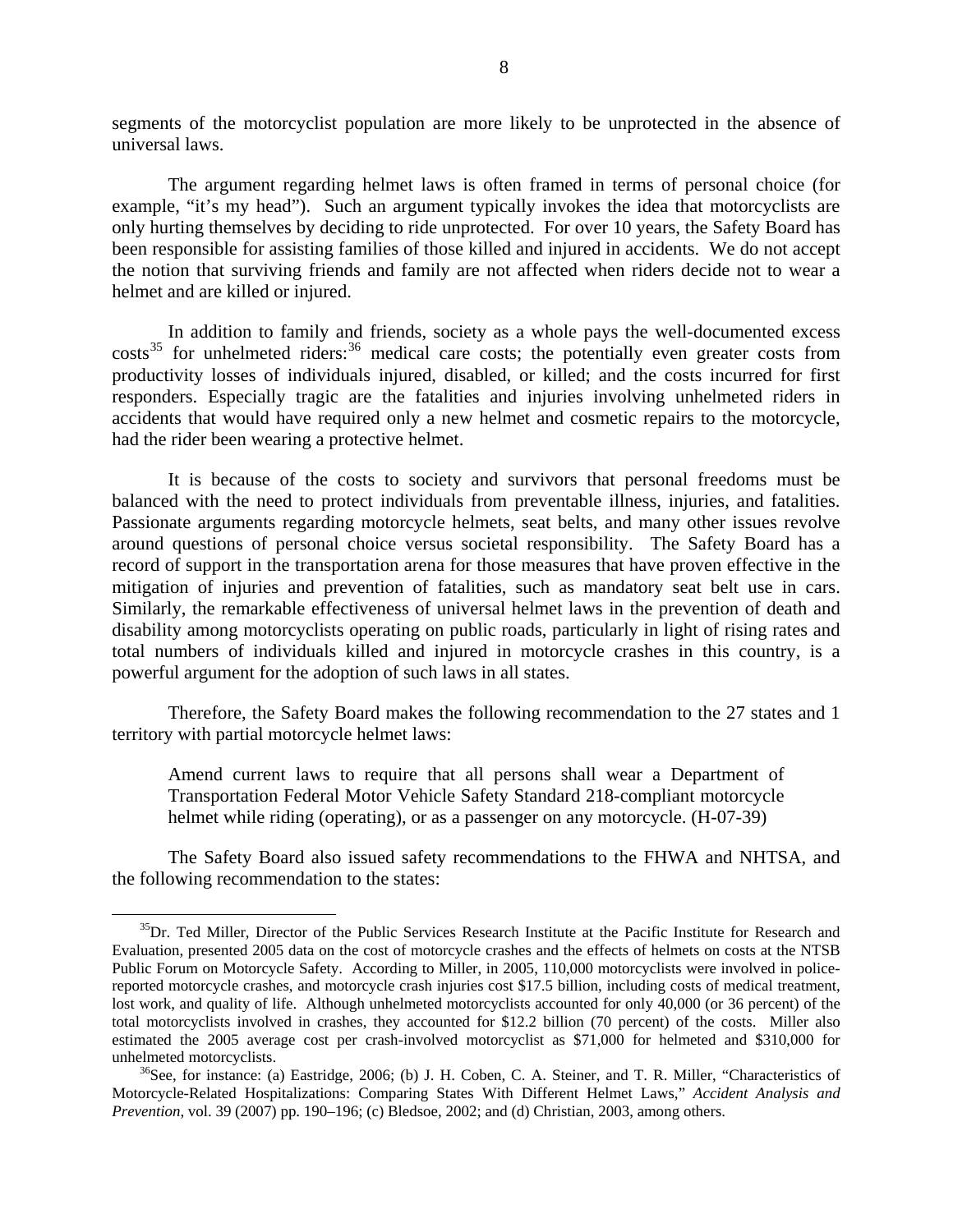Provide information to the National Highway Traffic Safety Administration (NHTSA) on the effectiveness of your motorcycle safety efforts to assist NHTSA with its effort to reprioritize the National Agenda for Motorcycle Safety recommendations. (H-07-37)

Please refer to Safety Recommendation H-07-39 in your reply. If you need additional information, you may call (202) 314-6177.

Chairman ROSENKER, Vice Chairman SUMWALT, and Members HERSMAN, HIGGINS, and CHEALANDER concurred in this recommendation.

[*Original Signed*]

By: Mark V. Rosenker Chairman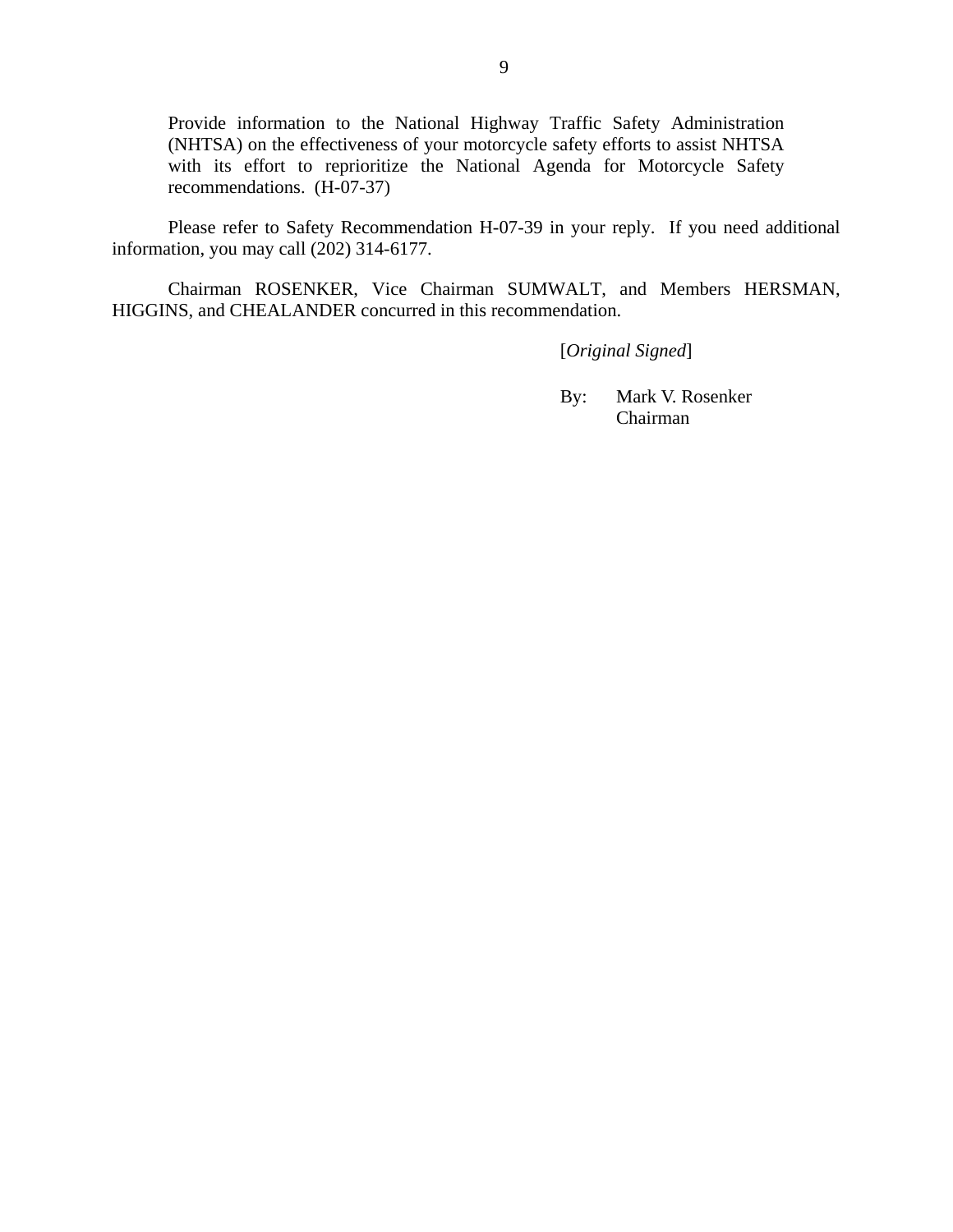# **Attachment 1 – National Agenda for Motorcycle Safety Recommendations**

### **Urgent Recommendations**

- Immediate action should be taken by government and industry to address the critical questions in motorcycle safety through comprehensive, in-depth studies as well as studies focused on specific topics.
- Continue to discourage mixing alcohol and other drugs with motorcycling.
- Use effective strategies to increase the use of FMVSS 218 compliant helmets.
- Educate operators of other vehicles to be more conscious of the presence of motorcyclists.

## **Essential Recommendations**

- To better utilize data collected by law enforcement personnel, a uniform traffic crash report for police officers should be developed and deployed. A similar format should also be developed for emergency medical services reports. This will permit meaningful comparisons among jurisdictions. All concerned parties should share the resulting information.
- Mechanisms for building academic and funding capacity for ongoing and future motorcycle safety research should be explored.
- Study factors that affect and shape motorcyclists' attitudes and behavior and how they affect crash involvement.
- Using information about how motorcyclists form attitudes about safety issues, create programs that reduce dangerous behavior and reinforce safe behavior.
- Expand motorcycle safety programs to accommodate all who need or seek training.
- Conduct uniform follow-up research into the effectiveness and impact of rider education and training.
- Merge rider education and training and licensing functions to form one-stop operations.
- Commission studies to ensure that licensing tests measure skills and behaviors required for crash avoidance.
- Identify and remove barriers to obtaining a motorcycle endorsement.
- Develop and implement programs to allow all state motorcycle safety programs to issue motorcycle endorsements immediately upon successful completion of rider training courses.
- Enforce penalties for operating a motorcycle without a proper endorsement.
- Encourage states and jurisdictions to provide motorcycle specific training to license examiners administering testing for motorcyclists.
- Conduct research to determine which rider crash avoidance skills are most important.
- Develop countermeasures in training, license testing, and motorcycle technology to address any current crash avoidance deficiencies.
- Evaluate effectiveness of rider education and training in developing crash avoidance skills.
- Study how alcohol, drugs and other substances, including over-the-counter medications, can affect a motorcyclist's operating skills.
- Study the alcohol, drug and other substance use patterns of motorcyclists.
- Educate law enforcement about unique alcohol-related behavior of motorcyclists.
- Encourage partnerships with groups already involved in alcohol/substance abuse issues related to motor vehicle crashes, e.g., Mothers Against Drunk Driving (MADD), Students Against Destructive Decisions (SADD).
- Educate motorcyclists about the value of protective apparel by providing an information source on related research and a forum for the exchange of information.
- Find ways to more effectively communicate the benefits of helmet use and work toward making voluntary use of FMVSS 218 compliant helmets more widely accepted.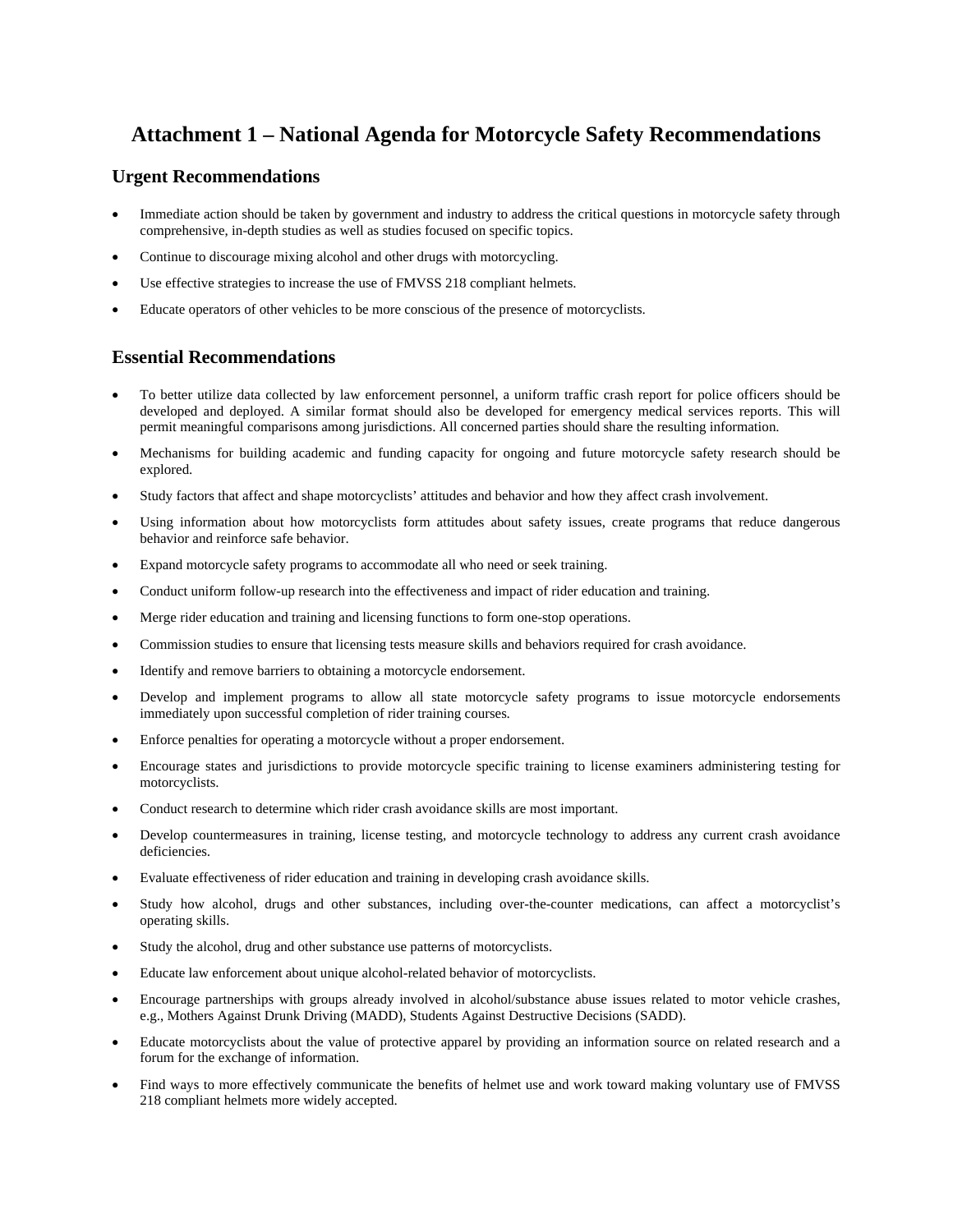- Use effective strategies to ensure that all helmets in use meet FMVSS 218.
- Revise FMVSS 218.
- Remind motorcyclists that they may be overlooked and provide defensive strategies for overcoming this situation.
- Include questions regarding motorcyclists on driver's license tests and include information in driving manuals.
- Include the completion of a motorcyclist awareness class in sanctions against motorists found guilty of violating a motorcyclist's right-of-way.
- Adequate funding needs to be devoted to the development and implementation of motorist awareness issues.
- Insurers should write policies that stipulate that coverage or certain portions of coverage are not valid if the owner permits an unlicensed or improperly licensed operator to use the motorcycle.
- Educate law enforcement and judicial officials about unique motorcycle safety issues and resources.
- Encourage inclusion of law enforcement officials in Motorcycle Safety Program Assessments.
- Develop and implement standardized data gathering and reporting for motorcycle crashes.
- Include motorcycle crash investigation procedures in the basic course given to crash investigators.
- Appropriate sanctions should be applied to those found guilty of contributing to motorcycle crashes. The sanctions, such as mandatory attendance at a motorcycle awareness course, would be designed to expand knowledge of motorcycle issues.
- Traffic safety organizations outside of the motorcycling community can better influence motorcycle safety issues by becoming more educated about motorcycle safety issues and adopt them where applicable.
- Increase funding for motorcycle safety programs by elevating their importance to state highway safety offices.
- Representatives of the motorcycle safety community should be integrated into the larger highway safety community to improve cooperative efforts.
- Conduct research to determine how current motorcycle designs affect crash and injury causation.
- Implement the use of available tire and wheel technology and explore technology, such as run-flat tires, to reduce frequency of loss-of-control crashes caused by puncture flats.
- Study the effectiveness of linked and antilock braking in the field. If these technologies prove valuable, deploy them more widely.
- Conduct research to determine why other motorists fail to see and identify motorcyclists and implement countermeasures.
- Encourage motorcyclists to enhance their conspicuity.
- Encourage manufacturers to make motorcycle apparel and parts conspicuous.
- Reconsider state requirements that prohibit safe conspicuity-enhancing modifications, including safe modification to lighting systems.
- Study the safety implications of lane splitting.
- Identify and prioritize roadway hazards to motorcycle operation.
- Develop and revise highway standards on all levels—federal, state, county, and local—to reflect the needs of motorcyclists and encourage motorcycle-friendly design, construction, and maintenance procedures.
- Create a working group to recommend changes to highway standards to increase motorcycle safety.
- Post specific warnings for motorcyclists where unavoidable hazards exist.
- Revise the *Manual on Uniform Traffic Control Devices (MUTCD)* so that signage better communicates roadway or construction conditions that present hazards to motorcyclists.
- Educate motorcyclists about the hazards created by common roadway defects and maintenance methods. Emphasize riding skills required to negotiate these hazards through education and training.
- Take steps to remove slippery sealants and repair substances applied to road surfaces.
- Educate road design and maintenance personnel about conditions that pose hazards to motorcyclists.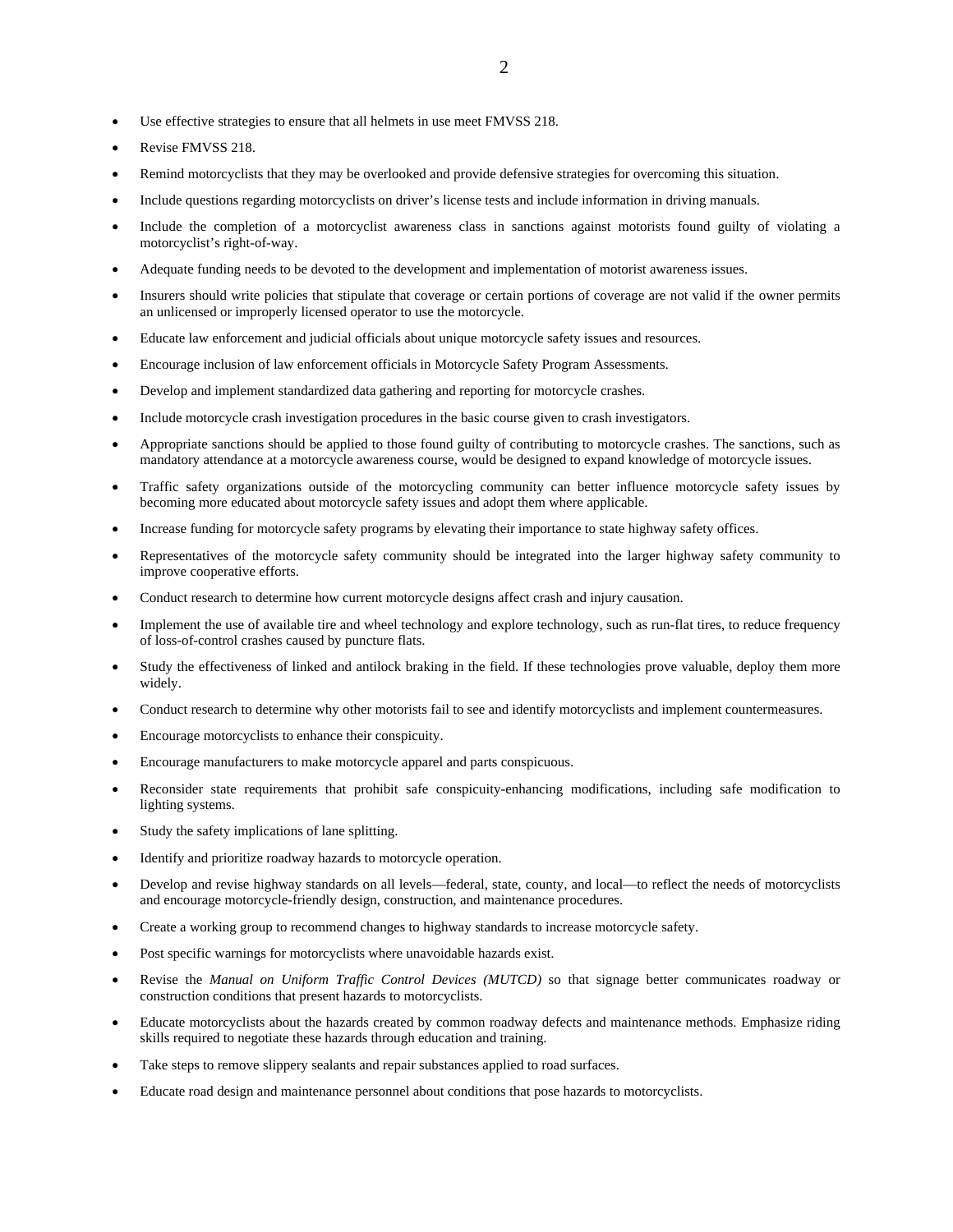- Educate motorcyclists about strategies to overcome the challenges that the designs of other vehicles create in the traffic environment.
- Integrate a motorcyclist treatment component in emergency medical personnel training.
- Integrate a motorcyclist treatment component in first-aid/bystander care training and encourage motorcyclists to obtain this training.
- Include motorcycles in the design and deployment of Intelligent Transportation Systems.

#### **Necessary Recommendations**

- Create a clearinghouse to distribute current, practical information about motorcycle safety based on recent research.
- Develop research-based safety information that can be used easily by the consumer media and in rider education and training systems.
- Explore public service announcements, advertising in enthusiast and near-enthusiast media, and any other viable avenues for distributing safety information.
- Increase the number of states conducting Motorcycle Safety Program Assessments.
- Establish benchmarks for rider education and training effectiveness and program operation excellence.
- Explore the effectiveness of on-street training.
- Develop an enhanced motorcycle licensing model using appropriate GDL concepts and evaluate its effectiveness.
- Evaluate the need for motorcycle simulator skills training.
- Examine technological approaches such as pre-crash warning and avoidance systems to enhance crash prevention.
- Conduct research regarding protective apparel effectiveness, and consider development or adoption of existing standards, if research justifies.
- Collect, organize, analyze, and distribute motorcycle-specific loss data from insurers to better understand safety issues, and to educate riders and other motorists on motorcycling safety issues.
- Develop guidelines for insurers to tie approved training, licensing, and safe-riding practices to premium reductions.
- Use information from research to implement other braking-related countermeasures.
- Provide additional training and education on proper braking and panic-braking techniques.
- Study the role of modifications in current motorcycle crashes.
- Educate users about how modifications and loads can change the operating characteristics of their motorcycles.
- Conduct research on the effect of automobile DRL on motorcycle safety.
- Educate motorcyclists about lane-use strategies, including HOV lane usage.
- Reduce roadway debris such as that resulting from uncovered loads and shorn retreads.
- Emphasize motorcycle safety issues as a consideration in the design of other vehicles.
- Investigate how the designs of other vehicles affect motorcycle safety.
- Identify opportunities to utilize the *EMS Agenda for the Future* to promote motorcycle safety.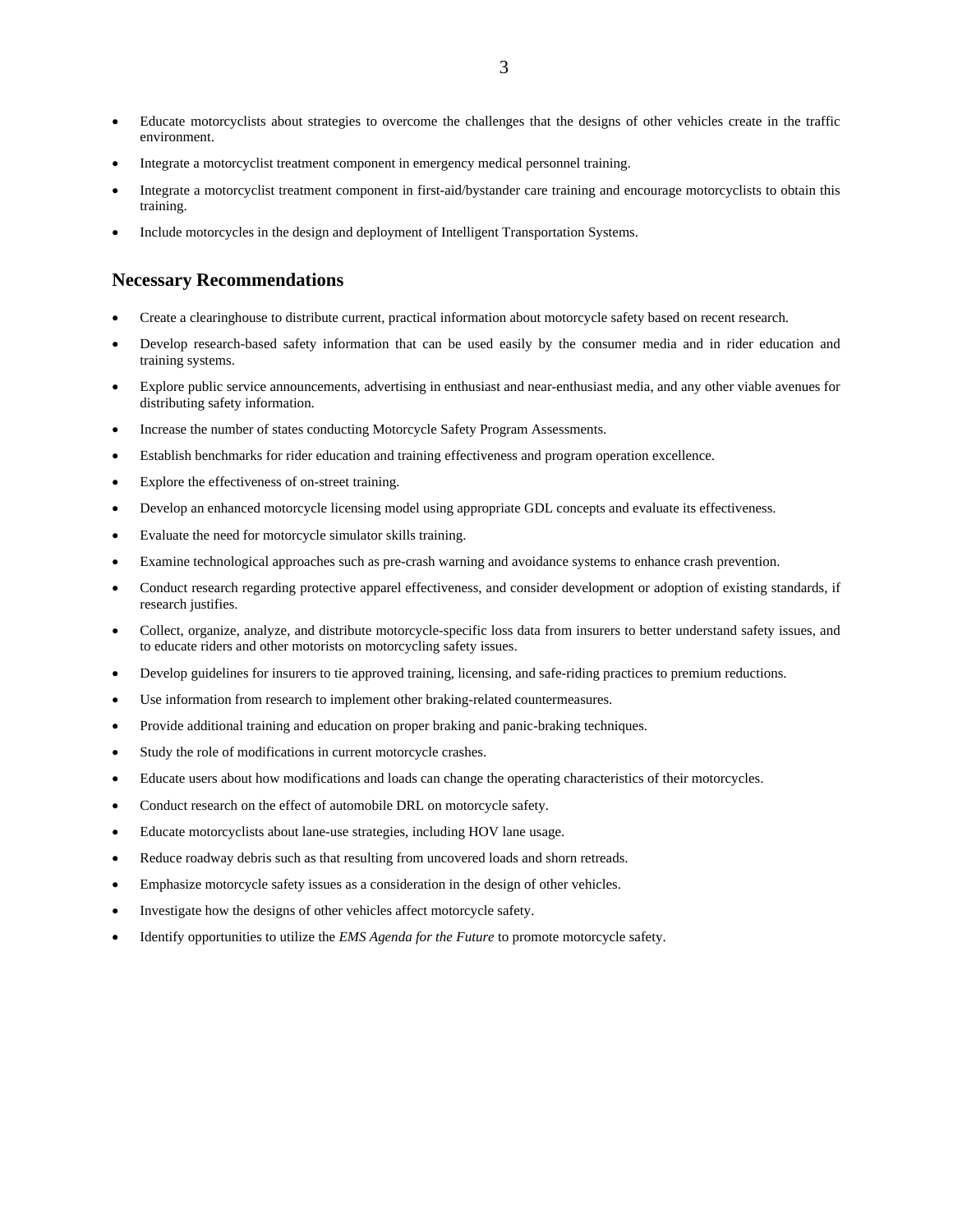### **Distribution List MC Helmet Partial Laws**

Honorable Sarah Palin Governor of Alaska Post Office Box 110001 Juneau, Alaska 99811-0001

Honorable Mike Beebe Governor of Arkansas Governor's Office State Capitol Room 250 Little Rock, Arkansas 72201

Honorable M. Jodi Rell Governor of Connecticut Executive Office of the Governor State Capitol 210 Capitol Avenue Hartford, Connecticut 06106

Honorable Charlie Crist Governor of Florida Office of the Governor The Capitol Tallahassee, Florida 32399-0001

Honorable C.L. Otter Governor of Idaho State Capitol Building West Wing, Second Floor Boise, Idaho 83720-0034

Honorable Janet Napolitano Governor of Arizona 1700 West Washington Street Phoenix, Arizona 85007

Honorable Bill Ritter Governor of Colorado 136 State Capitol Denver, Colorado 80203-1792

Honorable Ruth Ann Minner Governor of Delaware Tatnall Building William Penn Street, Second Floor Dover, Delaware 19901

Honorable Linda Lingle Governor of Hawaii Executive Chambers State Capitol Honolulu, Hawaii 96813

Honorable Mitch Daniels Governor of Indiana Office of the Governor Statehouse Indianapolis, Indiana 46204-2797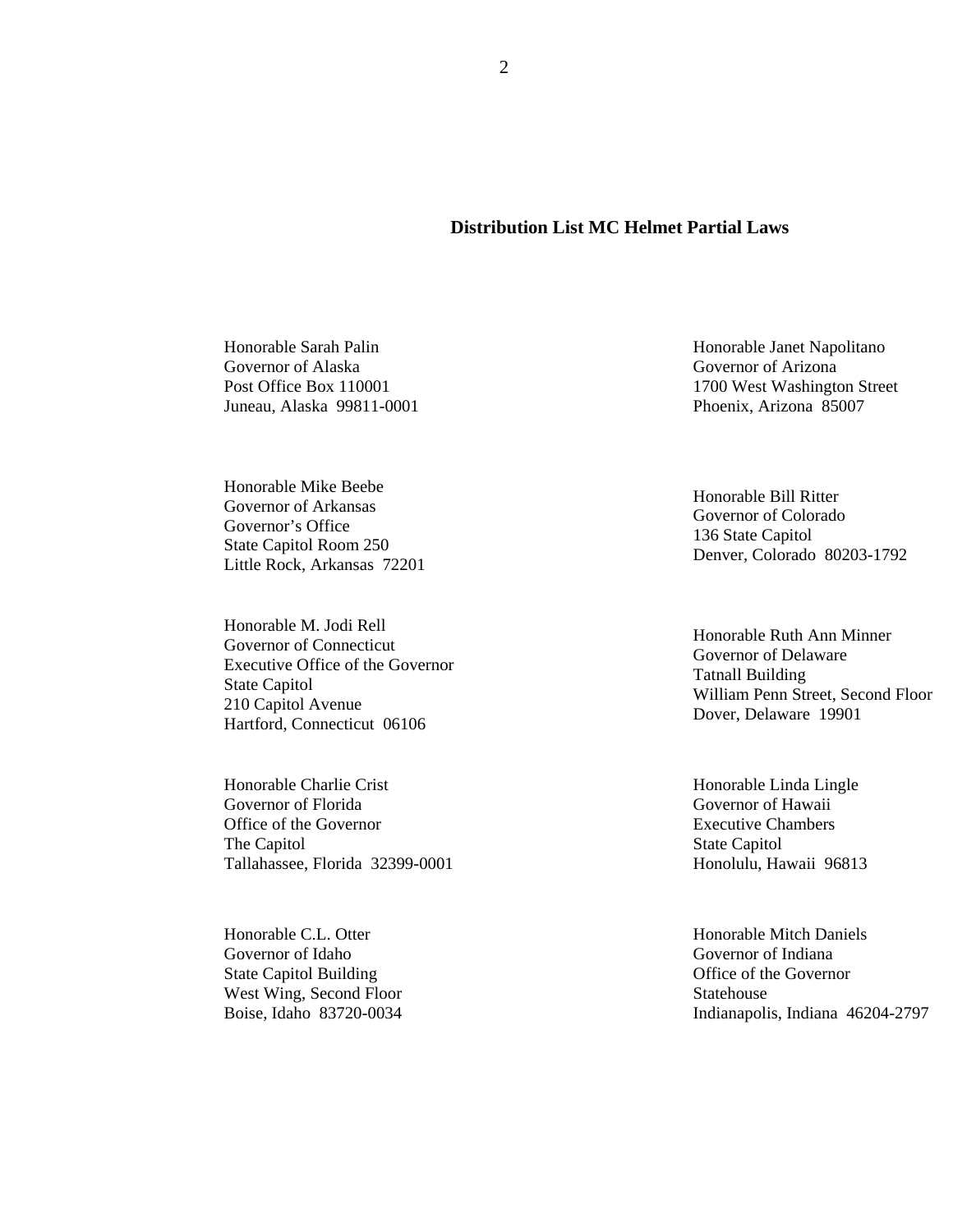Honorable Kathleen Sebelius Governor of Kansas Capitol 300 SW Tenth Street, Suite 212S Topeka, Kansas 66612-1590

Honorable John E. Baldacci Governor of Maine Office of the Governor One State House Station Augusta, Maine 04333-0001

Honorable Brian A. Schweitzer Governor of Montana Office of the Governor Montana State Capitol Building Post Office Box 200801 Helena, Montana 59620-0801

Honorable John Hoeven Governor of North Dakota Governor's Office Department 101 600 East Boulevard Avenue Bismarck, North Dakota 58505-0001

Honorable Brad Henry Governor of Oklahoma State Capitol Building 2300 North Lincoln Boulevard, Room 212 Oklahoma City, Oklahoma 73105

Honorable Donald L. Carcieri Governor of Rhode Island Office of the Governor State House, Room 115 Providence, Rhode Island 02903 Honorable Ernie Fletcher Governor of Kentucky 700 Capitol Avenue Suite 100 Frankfort, Kentucky 40601

Honorable Tim Pawlenty Governor of Minnesota Office of the Governor 130 State Capitol 75 Reverend Doctor Martin Luther Ki Junior Boulevard St. Paul, Minnesota 55155

> Honorable Bill Richardson Governor of New Mexico Office of the Governor 490 Old Santa Fe Trail Room 400 Santa Fe, New Mexico 87501

Honorable Ted Strickland Governor of Ohio Governor's Office Riffe Center 77 South High Street Columbus, Ohio 43215

Honorable Edward Rendell Governor of Pennsylvania 225 Main Capitol Building Harrisburg, Pennsylvania 17120

Honorable Mark Sanford Governor of South Carolina Office of the Governor Post Office Box 12267 Columbia, South Carolina 29211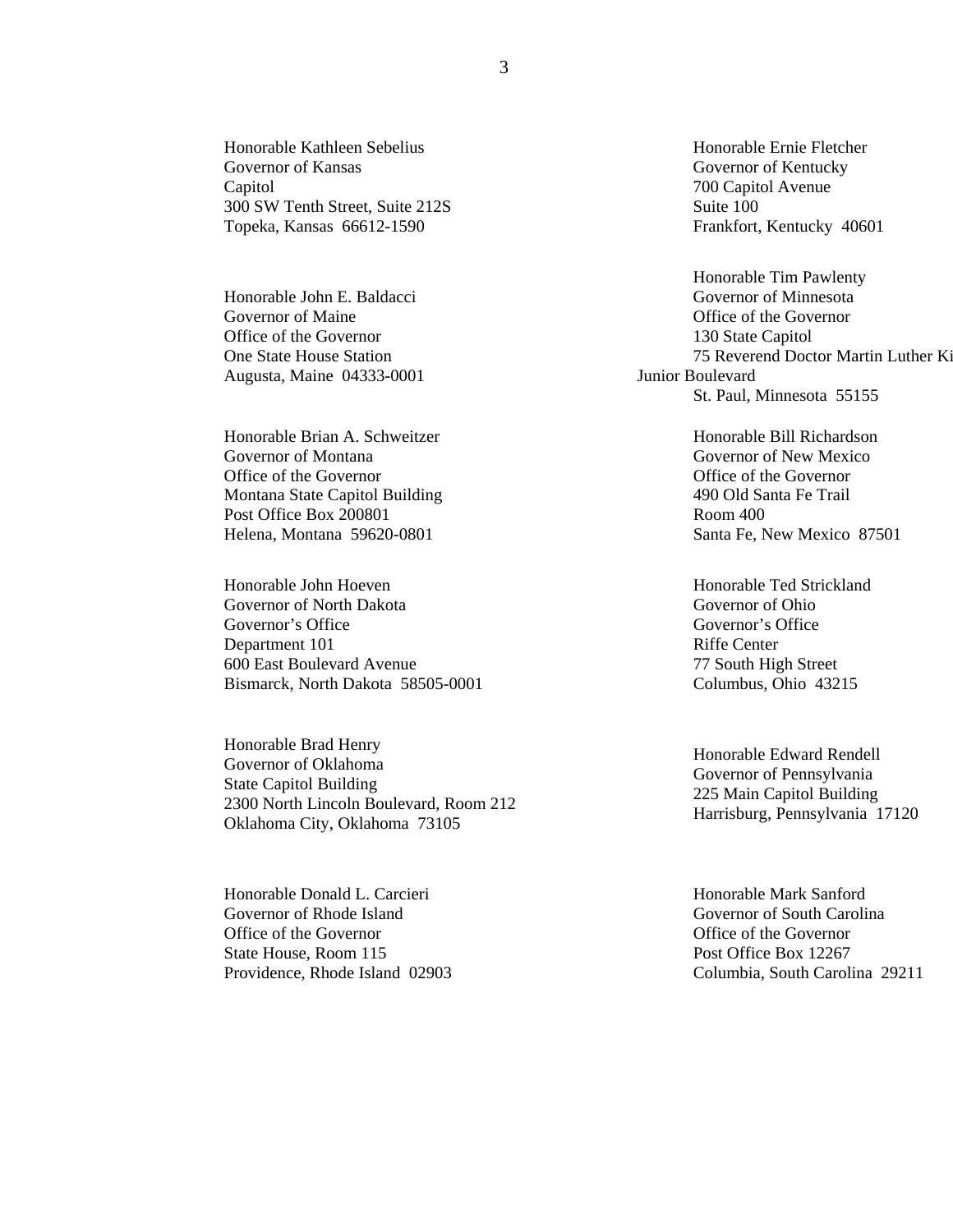Honorable Mike Rounds Governor of South Dakota Office of the Governor 500 East Capitol Avenue Pierre, South Dakota 57501

Honorable Jon Huntsman, Jr. Governor of Utah State Capitol Complex East Office Building, Suite E220 Post Office Box 142220 Salt Lake City, Utah 84114-2220

Honorable David D. Freudenthal Governor of Wyoming State Capitol 200 West Twenty-fourth Street, Room 124 Cheyenne, Wyoming 82002-0010

Honorable Rick Perry Governor of Texas Office of the Governor Post Office Box 12428 Austin, Texas 78711-2428

Honorable Jim Doyle Governor of Wisconsin Post Office Box 7863 Madison, Wisconsin 53707

Honorable Felix Camacho Governor of Guam Post Office Box 2950 Hagatna, Guam 96910